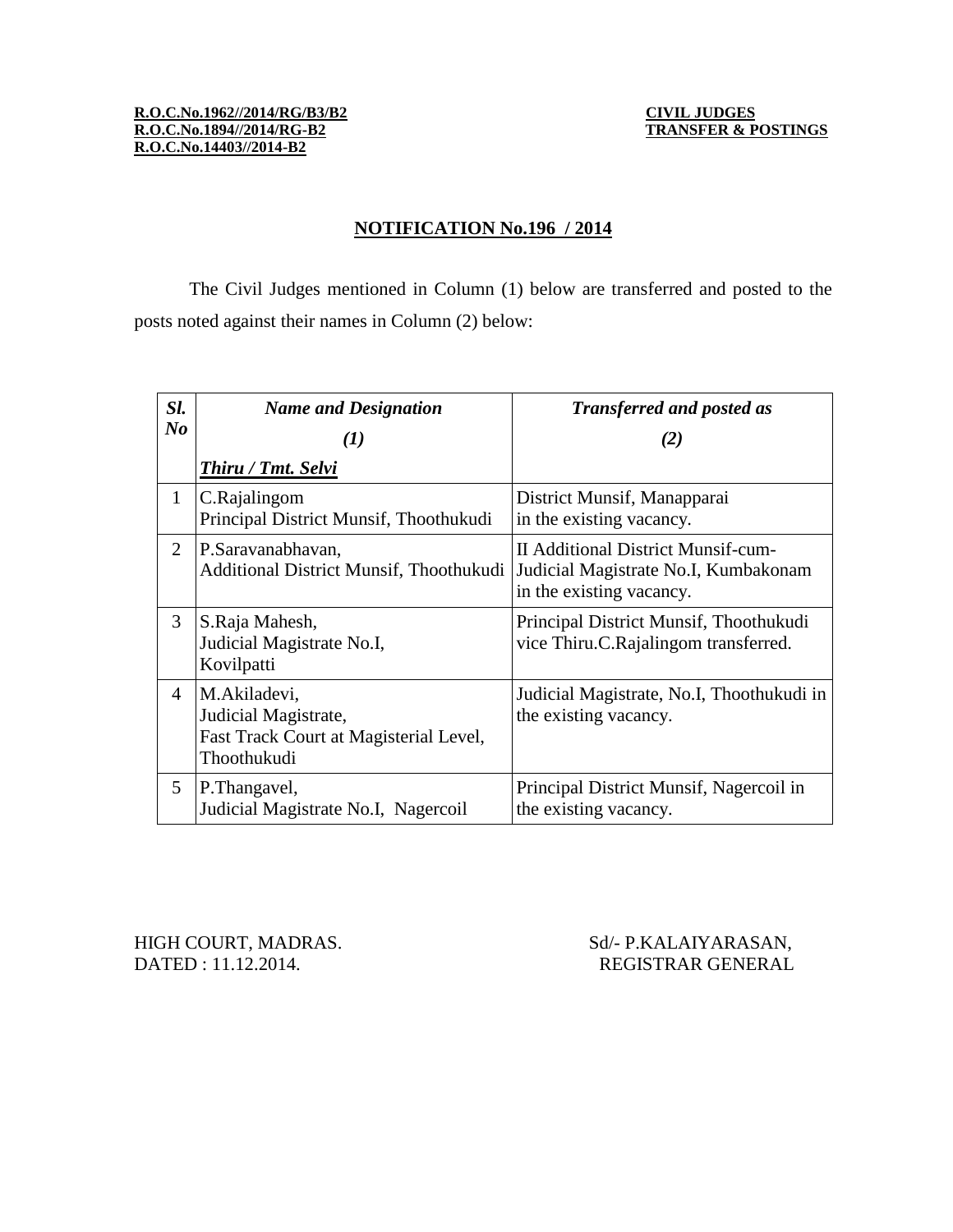#### **R.O.C.No.1962//2014/RG/B3/B2 R.O.C.No.1894//2014/RG-B2 R.O.C.No.14403//2014-B2**

#### **OFFICIAL MEMORANDUM**

Sub: Courts and Judges – Civil Judges - Transfer and Postings - Notification issued - Joining instructions – Issued.

Ref: High Court's Notification No.196/2014, dated :11.12.2014.

......................

Thiru C.Rajalingom, Principal District Munsif, Thoothukudi and Thiru.P.Saravanabhavan, Additional District Munsif, Thoothukudi, who have been transferred and posted as District Munsif, Manapparai and II Additional District Munsifcum-Judicial Magistrate No.I, Kumbakonam, respectively in the High Court's Notification cited above, are required to hand over charge of their respective posts to the Judicial Magistrate No.II, Thoothukudi, immediately and take charge of their respective new posts immediately, without availing full joining time.

Thiru. S.Raja Mahesh, Judicial Magistrate No.I, Kovilpatti, who has been transferred and posted as Principal District Munsif, Thoothukudi, in the High Court's Notification cited above, is required to hand over charge of his post to the Judicial Magistrate No.II, Kovilpatti, immediately and take charge of the post of Principal District Munsif, Thoothukudi, immediately, without availing Joining time.

On taking over charge of the post of Principal District Munsif, Thoothukudi, Thiru.S.Raja Mahesh, is required to hold full additional charge of the post of Additional District Munsif, Thoothukudi, until further orders.

Ms M.Akiladevi, Judicial Magistrate, Fast Track Court at Magisterial Level, Thoothukudi,, who has been transferred and posted as Judicial Magistrate No.I, Thoothukudi, in the High Court's Notification cited above, is required to take charge of the post of Judicial Magistrate No.I, Thoothukudi, immediately.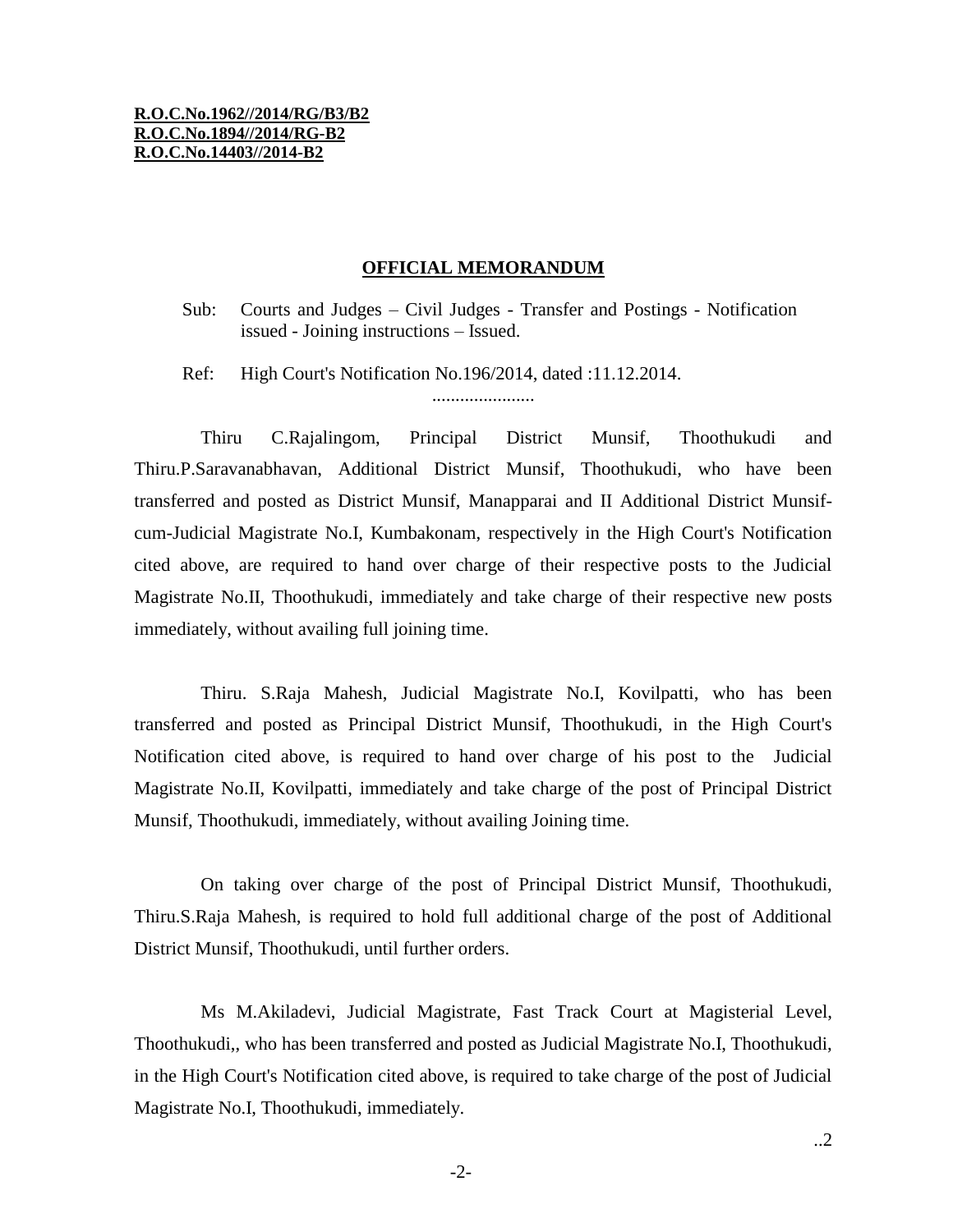On taking over charge of the post of Judicial Magistrate No.I, Thoothukudi, Ms M.Akiladevi, is required to hold full additional charge of the post of Judicial Magistrate, Fast Track Court at Magisterial Level, Thoothukudi, until further orders.

Thiru. P.Thangavel, Judicial Magistrate No.I, Nagercoil, who has been transferred and posted as Principal District Munsif, Nagercoil, in the High Court's Notification cited above, is required to hand over charge of his post to the Judicial Magistrate No.III, Nagercoil and take charge of the post of Principal District Munsif, Nagercoil, immediately on the same day.

On taking over charge of the post of Principal District Munsif, Nagercoil, Thiru. P.Thangavel, is required to hold full additional charge of the post of II Additional District Munsif, Nagercoil, until further orders.

The Judicial Magistrate No.II, Kovilpatti is placed in full additional charge of the post of Judicial Magistrate No.I, Kovilpatti, until further orders.

The Judicial Magistrate No.III, Nagercoil, is placed in full additional charge of the post of Judicial Magistrate No.I, Nagercoil, until further orders.

The Judicial Magistrate No.II, Thoothukudi is required to hold full additional charge of the post of Principal District Munsif, Thoothukudi and Additional District Munsif, Thoothukudi till Thiru. S.Raja Mahesh takes charge of the post of Principal District Munsif, Thoothukudi and full additional charge of the post of Additional District Munsif, Thoothukudi.

HIGH COURT, MADRAS. Sd/- P.KALAIYARASAN, DATED : 11.12.2014. REGISTRAR GENERAL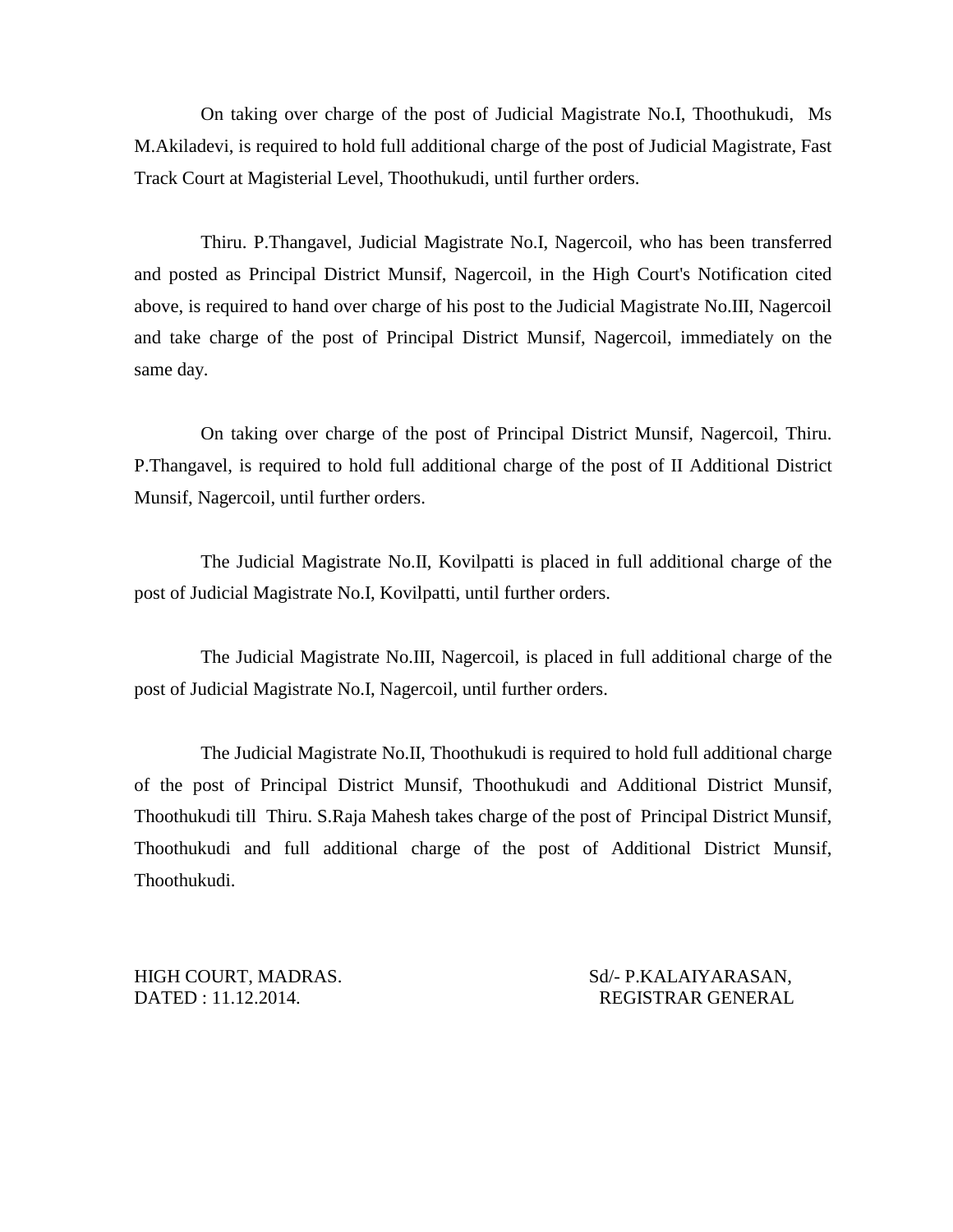# **R.O.C.No.1962/2014/RG/B3-B2 SENIOR CIVIL JUDGE**

# **TRANSFER & POSTING**

### **NOTIFICATION No. 198 / 2014**

Thiru G.Nagarajan, Sub Judge, Thoothukudi is transferred and posted as Sub Judge, Ariyalur in the existing vacancy.

HIGH COURT, MADRAS. Sd/- P.KALAIYARASAN, DATED: 11.12.2014 REGISTRAR GENERAL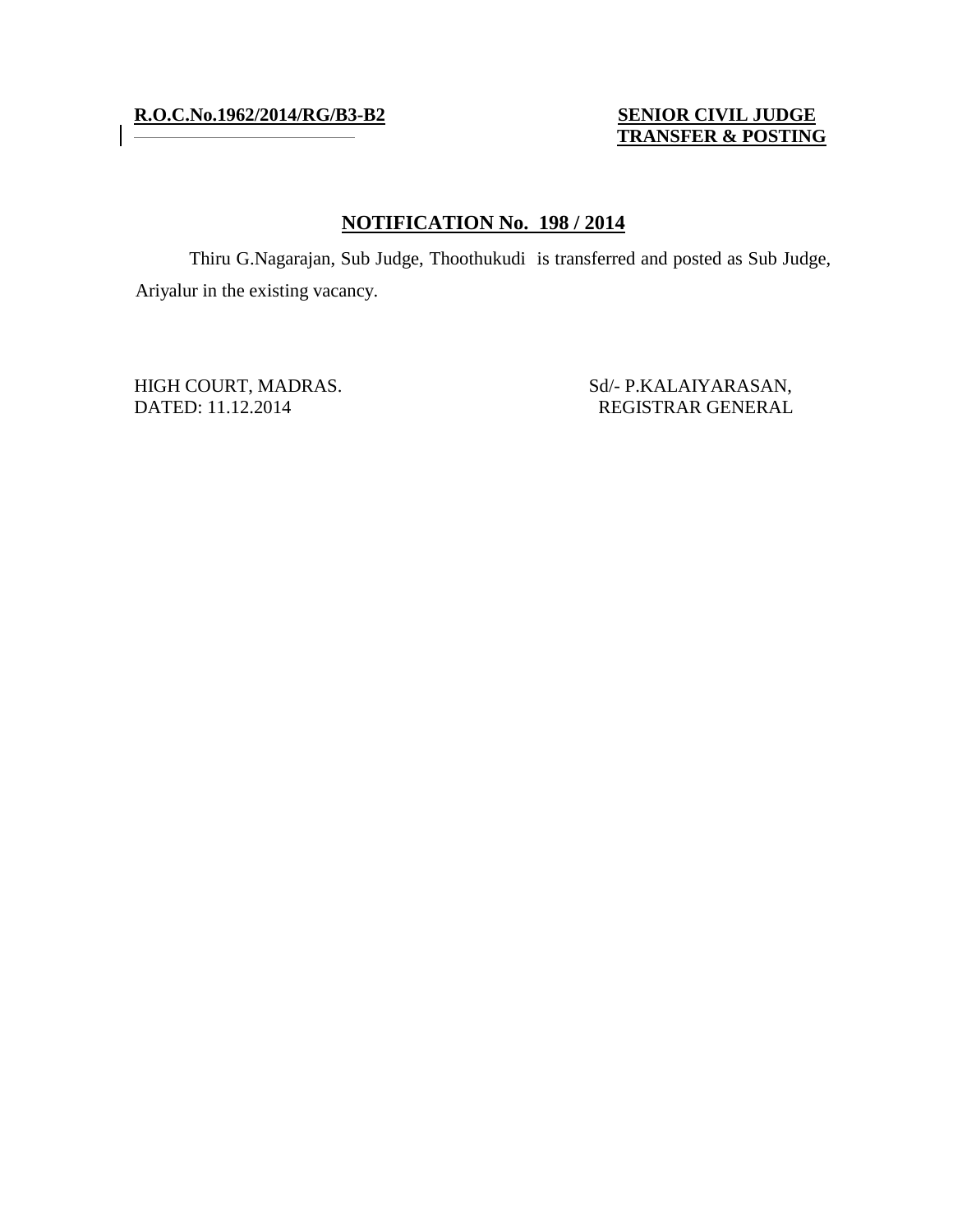#### **R.O.C.No.1962/2014/RG/B3-B2**

#### **OFFICIAL MEMORANDUM**

Sub: Courts and Judges – Thiru.G.Nagarajan, Sub Judge, Thoothukudi – Transferred and posted as Sub Judge, Ariyalur - Notification issued - Joining instructions Issued.

Ref: High Court's Notification No. 198 / 2014, dated : 11.12.2014. ..................

Thiru G. Nagarajan, Sub Judge, Thoothukudi, who has been transferred and posted as Sub Judge, Ariyalur in the High Court's Notification cited above is required to hand over charge of his post to the nearest Sub Judge, immediately and take charge of the post of Sub Judge, Ariyalur, without availing full joining time.

The officer who relieve the Officer under transfer is required to hold full additional charge of additional post, until further orders.

HIGH COURT, MADRAS. Sd/- P.KALAIYARASAN, DATED : 11.12.2014. REGISTRAR GENERAL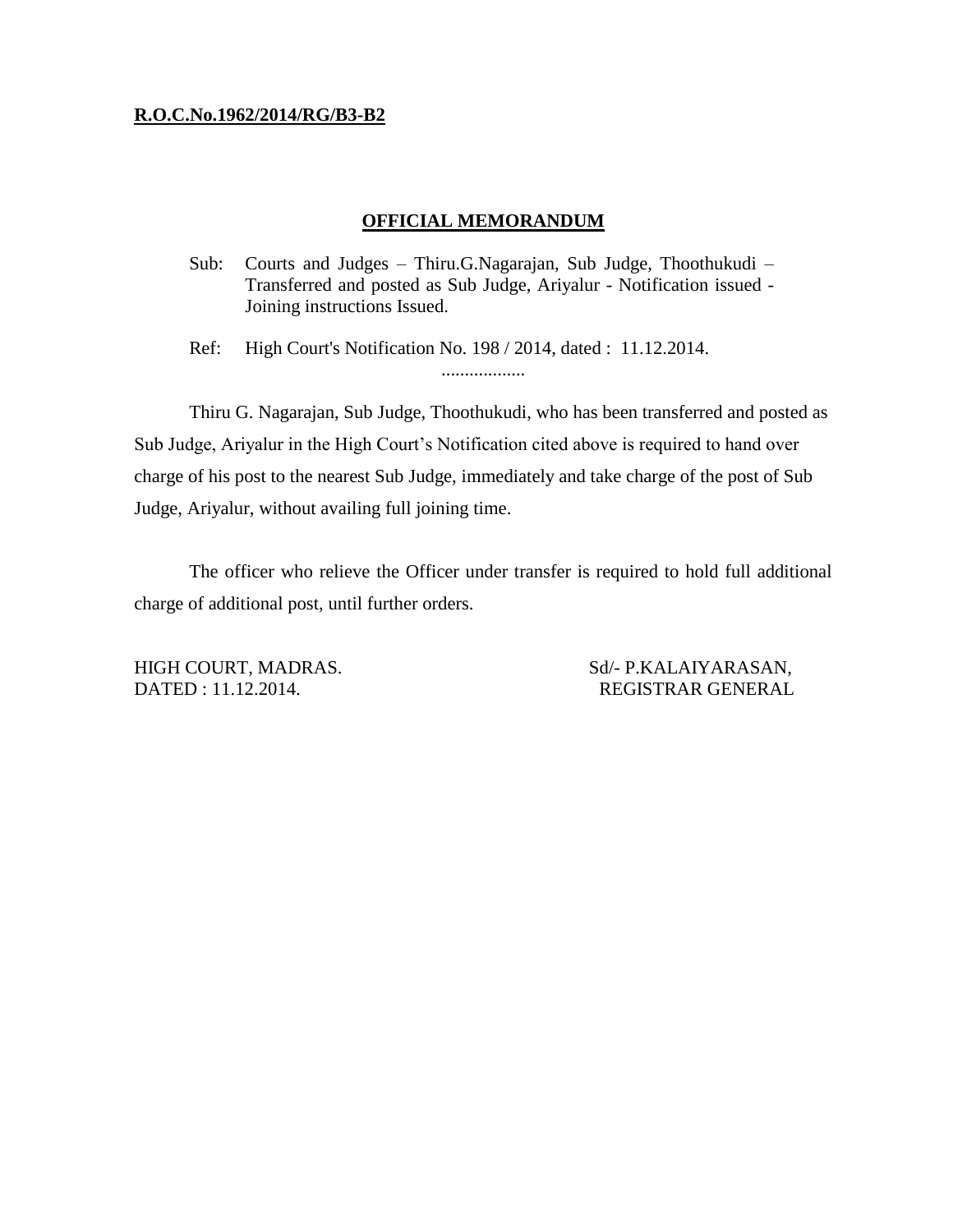# **R.O.C.No.15842-A/2014-B2 DISTRICT JUDGES**

# **TRANSFER & POSTINGS**

### **NOTIFICATION No. 199 / 2014**

Thiru P.Murugan, Judge, Family Court, Tiruvallur is transferred and posted as Sessions Judge, Sessions Court for Exclusive Trial of Bomb Blast Cases, Chennai @ Poonamallee vice Thiru M.Mony, transferred

DATED: 11.12.2014 REGISTRAR GENERAL

HIGH COURT, MADRAS. Sd/- P.KALAIYARASAN,